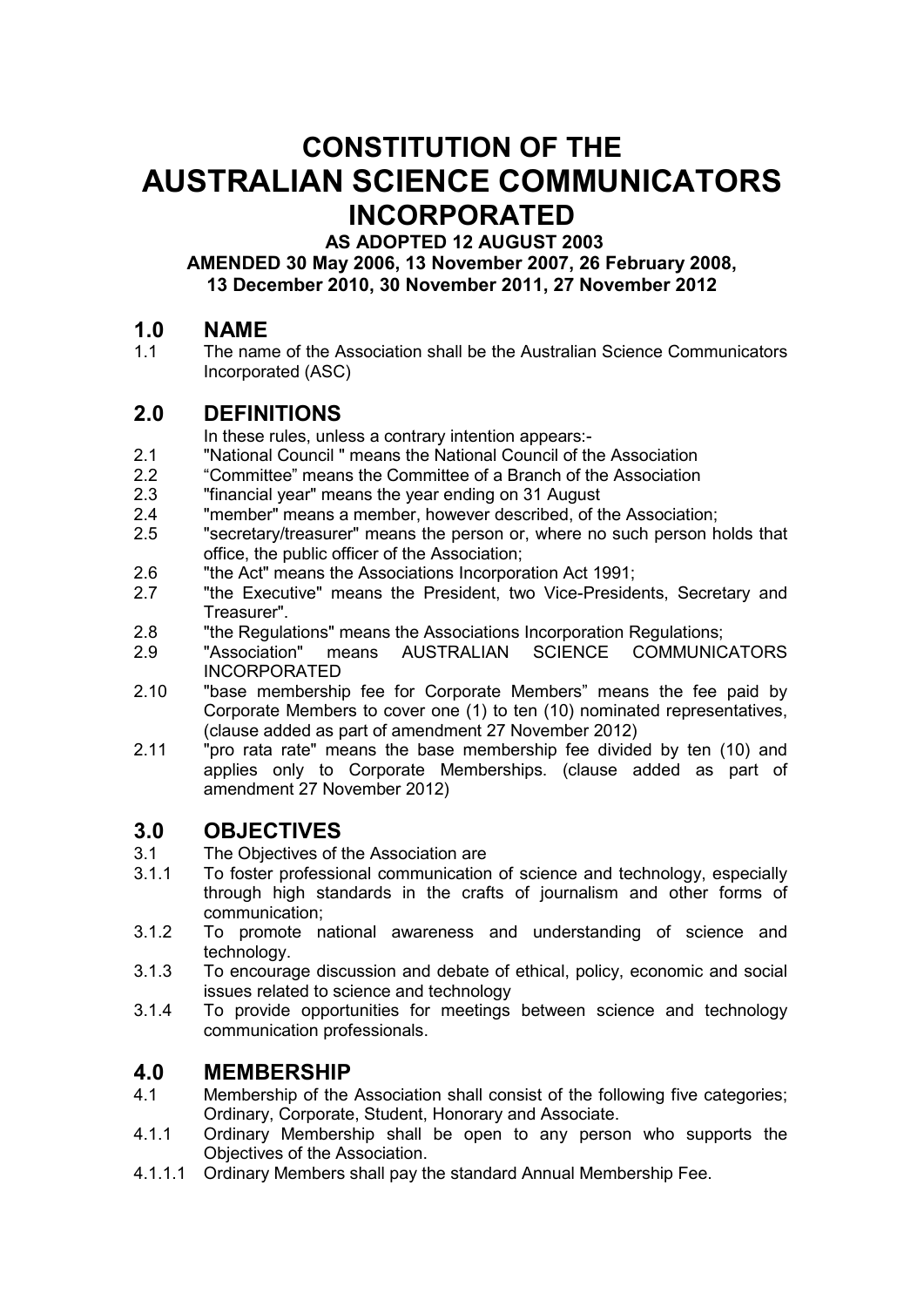- 4.1.2 Corporate Membership shall be open to all statutory organisations, boards, corporations, public and private companies which support the Objectives of the Association
- 4.1.2.1 Corporate Members are entitled to nominate representatives to enjoy the privileges of Ordinary Membership, including attendance at Meetings at the Ordinary Members' rate of entrance fee according to Clause 5.1.2, but subject to the operation of Clause 4.2.2. The National Council may set a maximum to the number of representatives a Corporate Member may nominate. (Amended 27 November 2012)
- 4.1.2.2 The base membership fee for Corporate Members, for one (1) to ten (10) nominated representatives, shall be not less than 500% of the standard Annual Membership Fee. The fee for more than ten (10) nominated representatives shall be the pro rata rate multiplied by the total number of nominated representatives. The base membership fee for Corporate Members is determined by the National Council and may be changed once each year to come into effect at the annual membership renewal date or at the beginning of the ASC financial year. (Amended 27 November 2012)
- 4.1.2.3 A Corporate Member may nominate additional representatives during their membership period. Once they have exceeded the ten (10) representatives allotted under the base membership fee they shall pay the pro rata rate for each additional representative, or they may take out additional Corporate Memberships. (clause added as part of amendment 27 November 2012)
- 4.1.3 Student Membership shall be open to open to any person who supports the Objectives of the Association, and who at the time of joining or renewal is a full time student.
- 4.1.3.1 The membership fee for Student Members shall be at a rate of 40% of the standard Annual Membership Fee.
- 4.1.4 Honorary Membership may be extended to nominated members whose contribution to the Association is considered to be outstanding, by the Association at a General meeting or by the National Council subject to subsequent ratification by the Association at a General Meeting.
- 4.1.4.1 Honorary Members shall be exempt from the requirement to pay the Annual Membership Fee.
- 4.1.5 Associate Membership shall be open to any person who supports the Objectives of the Association, and who at the time of joining or renewal has retired from or is on leave from full-time involvement in science communication or who is not an Australian resident. (clause added 30 May 2006)
- 4.1.5.1 The membership fee for Associate Members shall be at a rate of 40% of the standard Annual Membership Fee.
- 4.2.1 Ordinary Members, Student Members, Honorary Members, Associate Members and all members of the National Council shall have full voting rights at all General Meetings.
- 4.2.2 Representatives of Corporate Members who are not members of the National Council may participate in debates on matters of business at any General Meeting and one representative (or their proxy) nominated by the Corporate Member shall be entitled to vote. (Amended 13 December 2010)

# **5. MEETINGS**

## **5.1 GENERAL MEETINGS** (Amended 13 December 2010)

5.1.1 General Meetings shall be called by the National Council or by the Committee of a Branch regularly throughout the year for the purpose of allowing members and the interested public to listen to invited speakers, and for other purposes, including the transacting of Association business.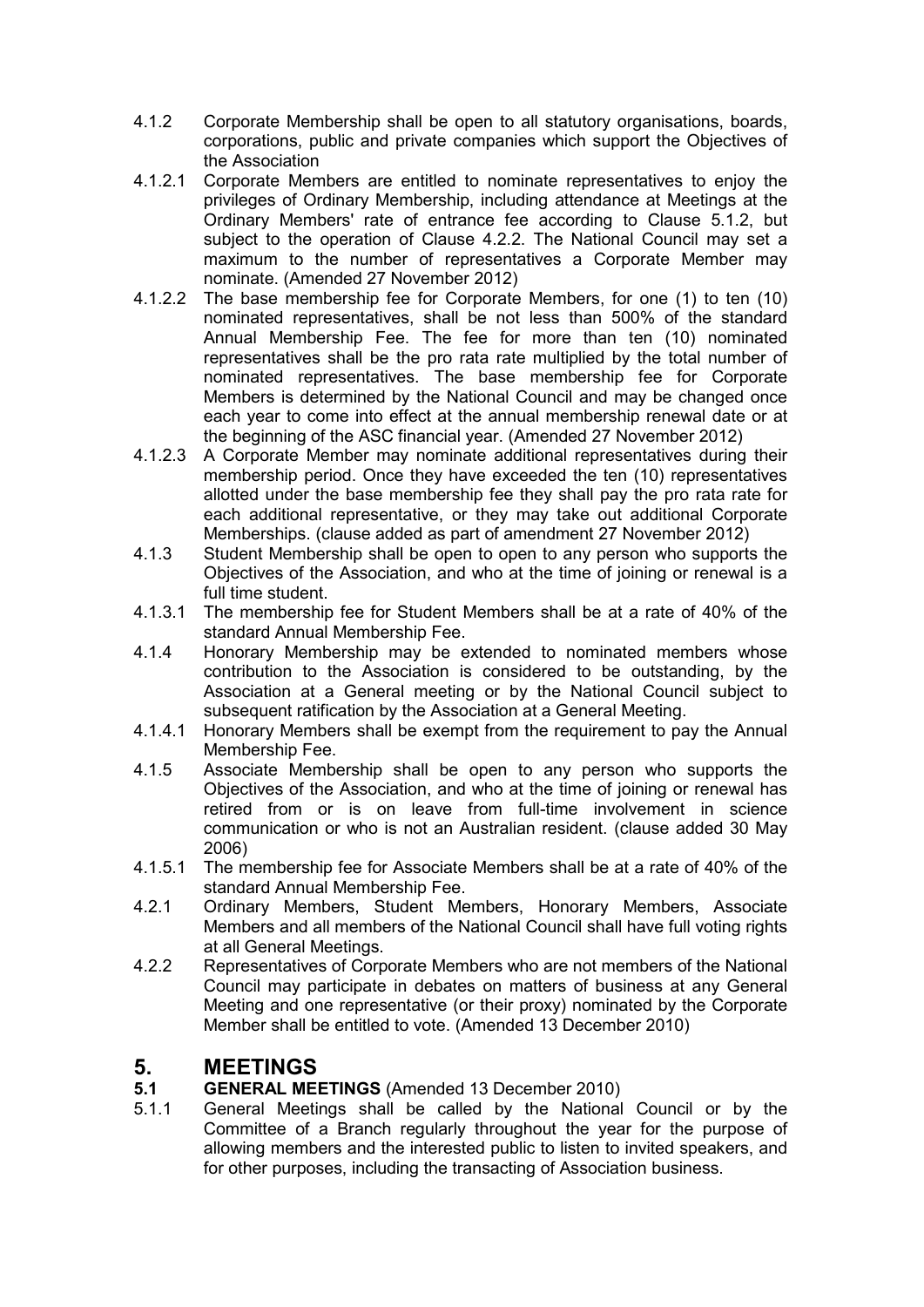- 5.1.2 The National Council or Committee shall discriminate in favour of members when charging admission to cover meeting costs.
- 5.1.3 A General Meeting may not transact any matter the details of which have not been circulated to all members at least fourteen (14) days in advance. No other business may be introduced at such a meeting unless it is directly linked to the matter under consideration or at the discretion of the chairman of the meeting;
- 5.1.4 A General Meeting a shall be considered to have a quorum if one quarter of the current Ordinary Membership or twenty (20) Ordinary Members (whichever is the lesser), or their proxies are present at the meeting;
- 5.1.5 No business shall be transacted by a General Meeting unless a quorum is present. If within half an hour after the time appointed for the Meeting a quorum is not present the Meeting stands adjourned to the same place and at the same hour of the same day in the following week. If at the adjourned meeting a quorum is not present within half an hour after the time appointed for the Meeting, the Meeting shall be dissolved.
- 5.1.6 A General Meeting shall recognise the right of the proxy of an ordinary member, a student member or an honorary member to exercise the rights and perform all the duties at that meeting of the member who appointed them, provided that the appointment of the proxy has been notified in writing to the Secretary or President prior to the Meeting by the member appointed as proxy and that the notification bears the signature of the member who has appointed the proxy.
- 5.1.7 Matters of Association business at a General Meeting shall be resolved in the affirmative by a simple majority vote of eligible members or their proxies.
- 5.1.8 At any General Meeting, ordinary members and student members shall be entitled to vote if they have paid their membership fees for the financial year in which the vote is being taken.

## **5.2 ANNUAL GENERAL MEETINGS**

- 5.2.1 An Annual General Meeting shall be called by the National Council and by the Committee of a Branch within four (4) months of the end of Financial Year of the Association.
- 5.2.2 An Annual General Meeting may not transact any matter the details of which have not been circulated to all members at least twenty-one (21) days in advance. No other business may be introduced at such a meeting unless it is directly linked to the matter under consideration or at the discretion of the Chair of the meeting.
- 5.2.3 The agenda of an Annual General Meeting shall include
- 5.2.3.1 Confirmation of the Minutes of the previous Annual General Meeting.
- 5.2.3.2 Tabling of reports, including financial reports, on the activities of the Association or the Branch during the previous financial year;
- 3.2.3.3 Election of office bearers of the Association or the Branch as provided for by this Constitution.
- 5.2.4 In addition to the provisions of 5.2.3, the agenda of the National Annual General meeting shall include
- 5.2.4.1 Tabling and consideration of the audited statement of accounts and the reports that are required to be submitted to members pursuant to Sub Section 73(1) of the Act.
- 5.2.4.2 Determination of the standard Annual Membership Fee and Joining Fee to apply for the current Financial Year.
- 5.2.4.3 Recommendation to the incoming National Council as to whether, and at what rate, a share of membership fees is to be returned to the Branches to support their activities.
- 5.2.4.4 Determination the honoraria to apply for the Secretary and Treasurer up to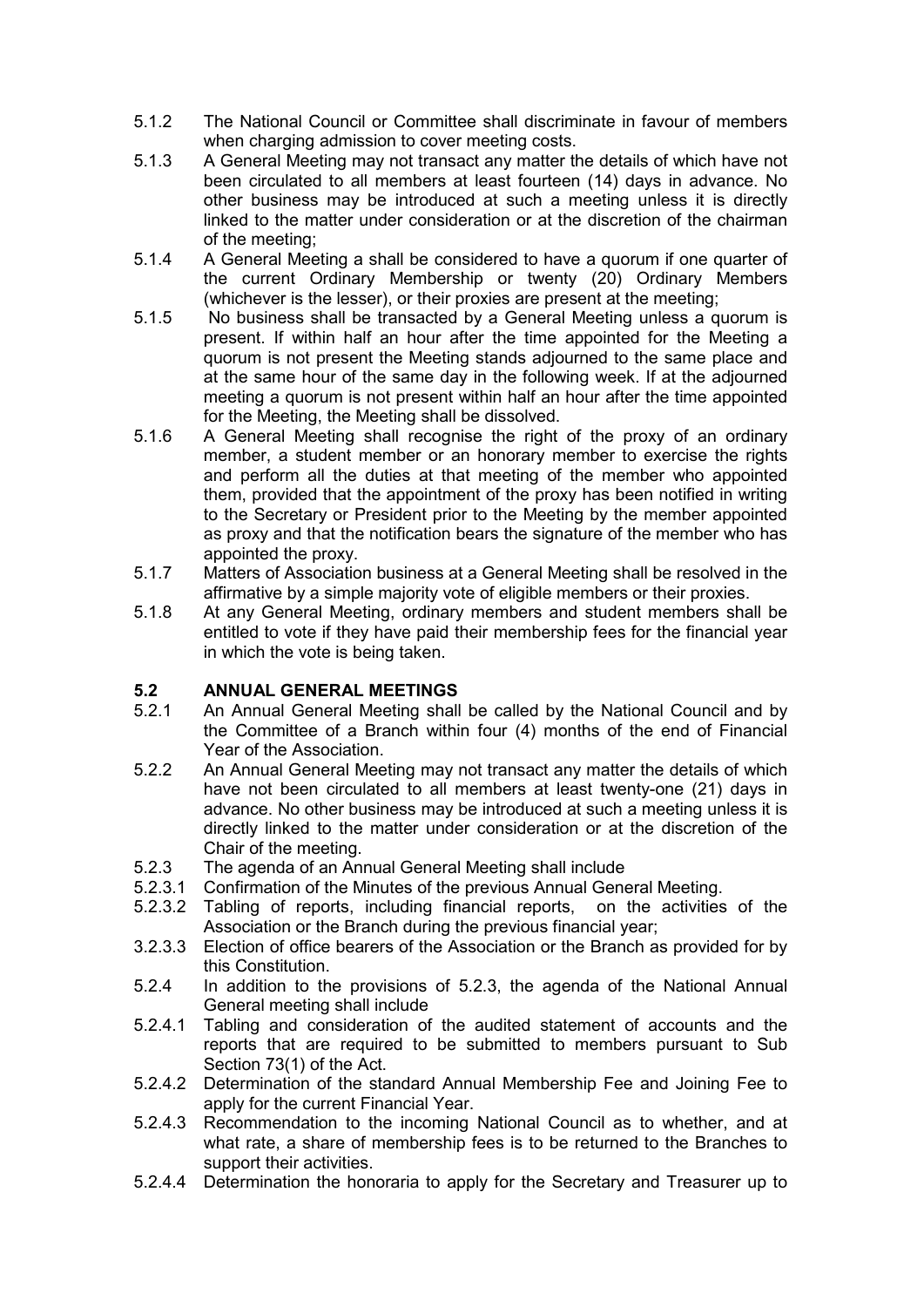the value of \$1,000.00. The remuneration may be in cash or kind.

5.2.4.5 Consideration of any other business of which due notice has been given.

# **5.3 SPECIAL GENERAL MEETINGS**

- 5.3.1 A Special General Meeting must be called by the National Executive or a Branch Committee following a requisition in writing by at least ten (10) Ordinary Members for such a meeting to take place to consider a specific matter of business. .
- 5.3.2 A Special General Meeting may not transact any matter the details of which have not been circulated to all members at least twenty-one (21) days in advance. No other business may be introduced at such a meeting unless it is directly linked to the matter under consideration or at the discretion of the Chair of the meeting.

# **5.4 BRANCHES**

- 5.4.1 Members within a state or territory, or within a region within a state or territory, may, with the approval of the National Council, form a Branch of the Association, elect office bearers, maintain their own financial accounts and hold meetings.
- 5.4.2 Branches may have their own rules or constitutions, but wherever any discrepancy exists, the Constitution of the Association shall prevail. (amended 30 November 2011)
- 5.4.3 The quorum for any General Meeting of a Branch shall be 20% of the financial membership of the Branch as of the day of the meeting, or 20 members, whichever is the less, inclusive of proxies.
- 5.4.4 Each Branch shall, upon the election of its office bearers, inform the Secretary of their names and contact details.
- 5.4.5 For the purpose of the calculation of any sums covered by Clause 5.2.4.3, and for other purposes, all members of the Association shall be assigned to one Branch, and no member may belong to more than one Branch.
- 5.4.6 Each Branch which meets the requirements of Clause 6.1.6 shall be eligible to nominate one member of the National Council of the Association as its representative, chosen from among the members of the Branch.
- 5.4.7 The nomination of a Branch representative shall be endorsed annually by a General Meeting of the Branch.
- 5.4.8 Each Branch shall inform the President of the name of its representative prior to the holding of the first meeting of the National Council following the National Annual Meeting.

## **5.5 CONFIRMATION OF MINUTES**

5.5.1 The Minutes of all meetings shall be signed by the person presiding at the meeting or by the person presiding at the next succeeding meeting.

# **6. MANAGEMENT**

## **6.1 THE NATIONAL COUNCIL**

- 6.1.1 The management of the affairs of the Association between successive National Annual General Meetings shall be invested in the National Council.
- 6.1.2 The National Council shall consist of the President, Immediate Past President (for a period of 12 months) and representatives of such Branches as meet the requirements of Clause 6.1.6, together with up to three additional members as provided for in Clause 6.1.8. (Amended 13 November 2007 and 26 February 2008)
- 6.1.3 The President shall be elected each year at the National Annual General Meeting, and shall hold office from the conclusion of that meeting until the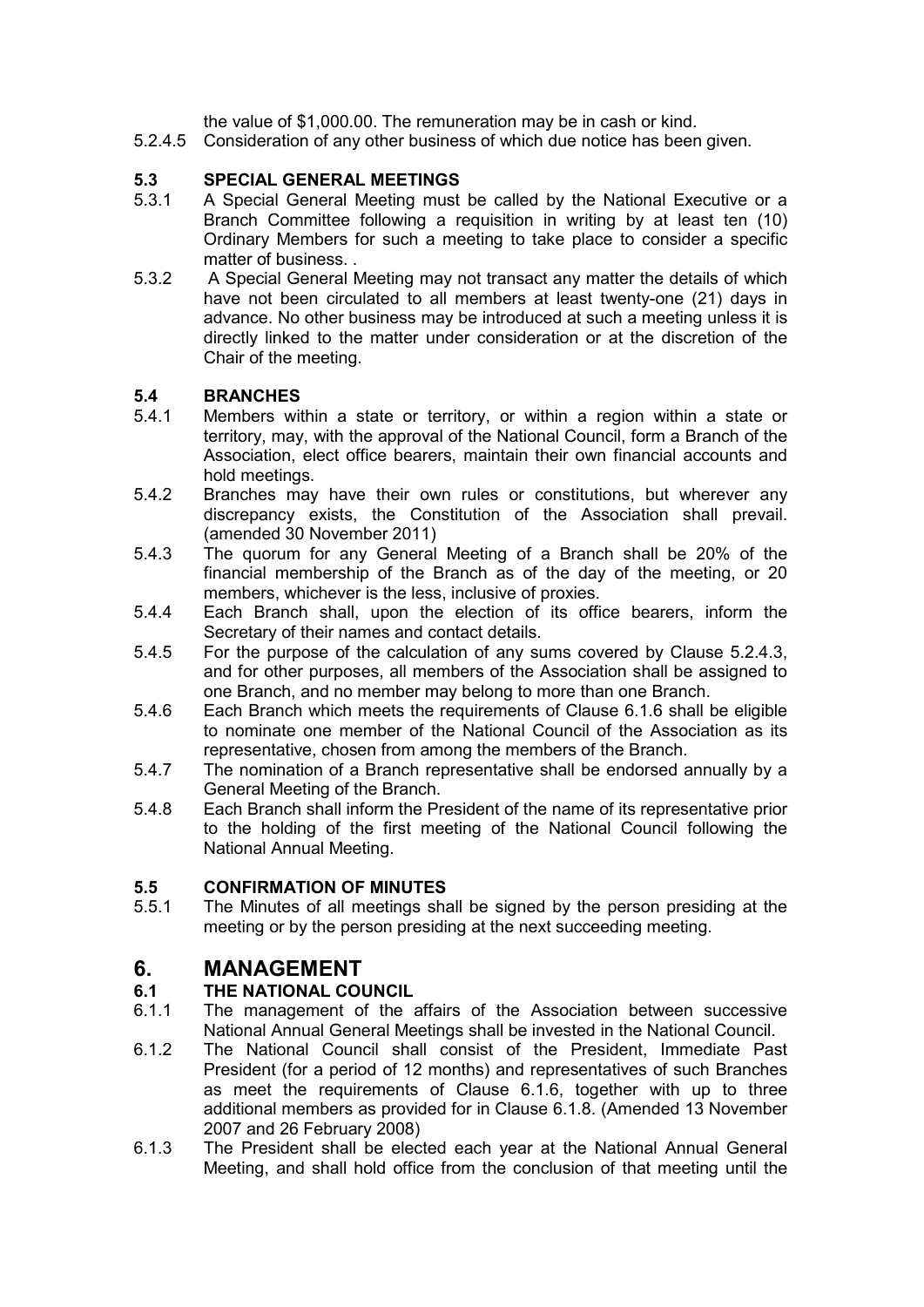conclusion of the National Annual General Meeting in the following year.

- 6.1.4 Nominations for the position of President shall be delivered to the Secretary in writing, signed by two ordinary or student members and accompanied by the written consent of the candidate, not less than one week before the date set for the National Annual General Meeting.
- 6.1.5 Voting for the position of President shall be by secret ballot and the candidate receiving the greatest number of votes shall be elected.
- 6.1.6 Each Branch with more than 10 financial members as of the date of the National Annual General Meeting shall be entitled to one representative on the National Council.
- 6.1.7 Should a casual vacancy occur in the representational of any Branch, the Branch shall nominate a replacement, with such nomination being confirmed by the Branch at its next General Meeting. (Amended 13 December 2010)
- 6.1.8 The National Council may co-opt up to three additional members. (Amended 26 February 2008)
- 6.1.9 The National Council may delegate to the National Executive such of its powers as it may from time to time determine. The National Executive should include a maximum of seven members only. (Amended 13 November 2007)

## **6.2 MEETINGS OF THE NATIONAL COUNCIL**

- 6.2.1 The National Council shall meet not less than four times in a year.
- 6.2.2 The Secretary shall convene a meeting of the National Council whenever so requested by the President or by a majority of the members of the National Council in writing, but must give least four clear days notice in writing of such a meeting.
- 6.2.3 Fifty percent of the members of the National Committee shall constitute a quorum.
- 6.2.4 The National Council shall hold its first meeting within one month of the National Annual General Meeting.
- 6.2.5 At its first meeting, the National Council shall appoint an independent Auditor, and a Public Officer who may be the Secretary.

## **6.3 OFFICE BEARERS**

- 6.3.1 At the first meeting of the National Council following the National Annual General Meeting, the National Council shall appoint persons from among its number to the following offices; two Vice Presidents, a Secretary and a Treasurer, together with such other offices and portfolios as the National Council shall from time to determine as necessary for the efficient running of the Association.
- 6.3.2 The term of office of the holder of any position or portfolio on the National Council shall end at the conclusion of the next National Annual General Meeting.
- 6.3.3 Should a casual vacancy occur in any office, it shall be filled by the National Council from among its number.

## **6.4 THE NATIONAL EXECUTIVE**

- 6.4.1 The President, two Vice Presidents, Secretary and Treasurer shall form the National Executive of the Association and shall be responsible for the management of the affairs of the Association between meetings of the National Council.
- 6.4.2 The National Executive shall meet not less than six times in a year.
- 6.4.3 The Secretary shall convene a meeting of the National Executive when so requested by the President, or by a majority of the members of the National Executive in writing, but must give at least two clear days notice of such meeting..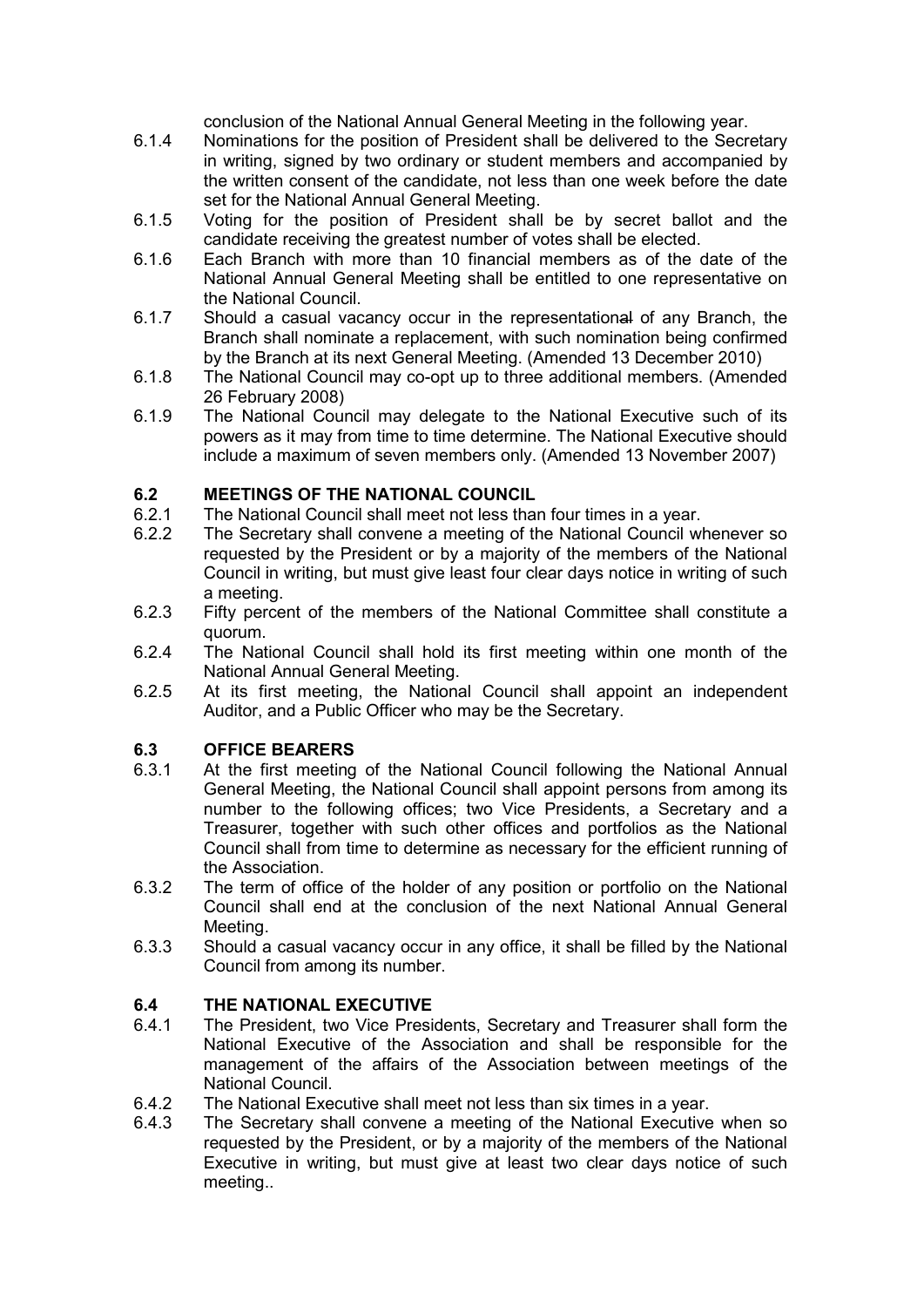- 6.4.4 Fifty percent the members of the National Executive shall constitute a quorum.
- 6.4.5 The National Executive shall have the authority to do, but is not limited to doing, the following:

(1) sponsor and promote national conferences, workshops, seminars and guest addresses on issues of national scientific and technological significance and topicality.

(2) assist in the development of courses and training in science awareness, communication and journalism at all levels.

(3) arrange professional workshops on science journalism and communication and its ethical practice

(4) sponsor and present awards for science journalism and communication. (5) sponsor scholarships and/or overseas travel for talented individuals, or arrange sponsorship for them.

(6) arrange exchanges with overseas science and technology communication professionals.

(7) publish a journal.

(8) defray all expenses of all meetings.

(9) organise Association travel, and determine charges to cover their cost.

## **6.5 ROLES OF OFFICE BEARERS**

- 6.5.1 The President shall, if present, preside at all meetings of the National Council and National Executive, and at all General Meetings called by the National Council and National Executive.
- 6.5.2 The Secretary shall keep Minutes of all meetings, including the names of those in attendance, of the National Council and National Executive, and of all General Meetings called by the National Council or National Executive, and shall make all such Minutes open for inspection by any member on request. .
- 6.5.3.1 The Treasurer shall keep the accounts of the Association, including full details of all receipts and expenditure associated with the activities of the Association, and shall make such accounts open for inspection by any member on request.
- 6.5.3.2 The Treasurer shall collect and receive all moneys due to the Association and make payments as authorised by the Association.

# **7.0 DISCIPLINING OF MEMBERS**<br>7.1 Where the National Council is of the op

- 7.1 Where the National Council is of the opinion that a member has persistently and wilfully acted in a manner prejudicial to the interests of the Association or has s-persistently refused or neglected to comply with a provision of this Constitution, the Committee may act to discipline the member. (Amended 13 December 2010)
- 7.2 In taking disciplinary action against a member, the National Council may expel the member or suspend the member from such rights and privileges of membership of the Association as the Committee may determine for a specified period.

# **8.0 FINANCES**

- 8.1 Membership Fees shall be payable within two (2) months of notice of the fees being due after which membership shall be deemed to have lapsed. To rejoin the Association, the person must pay the Joining Fee and Annual Membership Fee.
- 8.2 The funds of the Association shall be paid into a Bank Account in the name of the Association and shall only be with drawn by cheques signed by such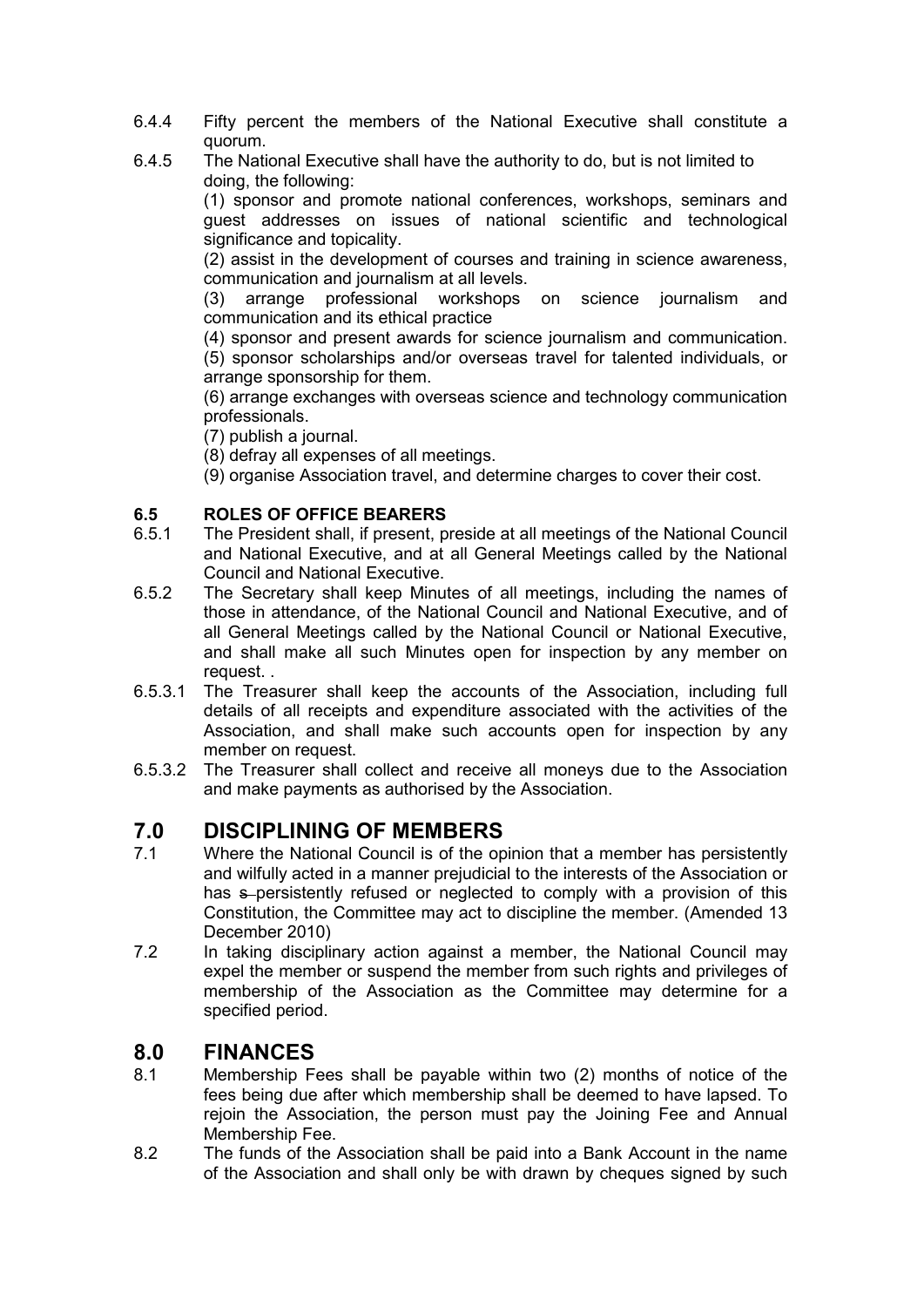persons as the National Council shall from time to time authorise.

- 8.2.1 All cheques above such limit as the National Council may from time to time determine shall be countersigned by the Treasurer.
- 8.3 Nothing in Clause 8.2 shall prevent the National Committee or National Executive from investing any moneys of the Association not immediately required for any of its objects or purposes, in such manner as it may from time to time determine.

# **9.0 COMMON SEAL**<br>9.1 The Common Seal of

- The Common Seal of the Association shall be kept in the custody of the Secretary.
- 9.2 The Common Seal shall not be affixed to any instrument except by the authority of the Committee and the affixing of the Common Seal shall be attested by the signatory of any two members of the Executive or one member of the Executive and a Secretary.

# **10.0 BOOKS OF THE ASSOCIATION**<br>10.1 Subject to the Act. the Regulations and thi

- Subject to the Act, the Regulations and this Constitution, the Secretary shall keep in his or her control all records and other documents relating to the **Association**
- 10.2 The records, books, and other documents of the Association shall be open to inspection free of charge by a member of the Association at any reasonable hour.

# **11.0 AFFILIATION**

- 11.1 The Association shall be non-Party political and shall not be an industrial body.
- 11.2 Subject to the preceding Clause, the Association may, as determined at a general meeting, enter into such affiliations with other organisations as considered desirable.
- 11.3 Such affiliation shall not confer on affiliate members the right to speak or vote at General Meetings. Such a meeting may exclude any such affiliate members.

# **12.0 AMENDMENT OF CONSTITUTION**<br>12.1 This Constitution may be amended only w

This Constitution may be amended only with the agreement of 75% of members present, including proxies, at the National Annual General Meeting or at a Special General Meeting called by the National Council for the purpose.

# **13.0 DISSOLUTION**

13.1 The Association may not be wound up other than in accordance with the requirements of the Act.

# **HISTORY OF AMENDMENTS TO THE CONSTITUTION**

## **Amendment of 30 May 2006**

New additional clause (4.1.5):

4.1.5 Associate Membership shall be open to any person who supports the Objectives of the Association, and who at the time of joining or renewal has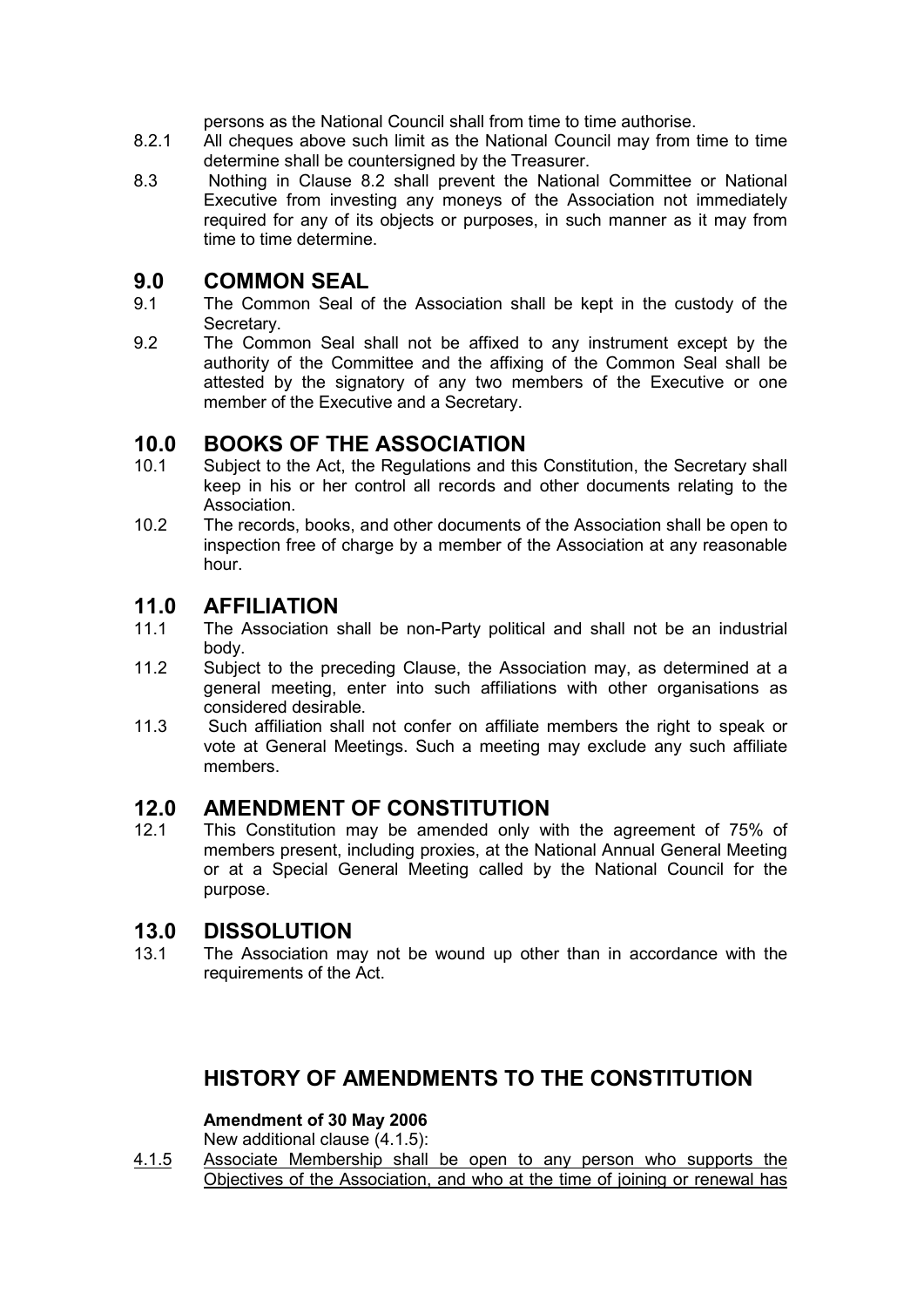retired from or is on leave from full-time involvement in science communication or who is not an Australian resident.

4.1.2.1 Corporate Members are entitled to nominate up to ten (10) representatives to enjoy the privileges of Ordinary Membership, including attendance at Meetings at the Ordinary Members' rate of entrance fee according to Clause 5.2.1, but subject to the operation of Clause 4.2.2.

### Previous wording:

Corporate Members are entitled to nominate up to eight (8) representatives to enjoy the privileges of Ordinary Membership, including attendance at Meetings at the Ordinary Members' rate of entrance fee according to Clause 5.2.1, but subject to the operation of Clause 4.2.2.

### **Amendment of 13 November 2007**

6.1.2 The National Council shall consist of the President, Immediate Past President (for a period of 12 months) and representatives of such Branches as meet the requirements of Clause 6.1.6, together with up to two additional members as provided for in Clause 6.1.8.

### Previous wording:

The National Council shall consist of the President and representatives of such Branches as meet the requirements of Clause 6.1.6, together with up to two additional members as provided for in Clause 6.1.8.

6.1.9 The National Council may delegate to the National Executive such of its powers as it may from time to time determine. The National Executive should include a maximum of seven members only.

Previous wording:

The National Council may delegate to the National Executive such of its powers as it may from time to time determine.

## **Amendment of 26 February 2008**

6.1.2 The National Council shall consist of the President, Immediate Past President (for a period of 12 months) and representatives of such Branches as meet the requirements of Clause 6.1.6, together with up to three additional members as provided for in Clause 6.1.8.

#### Previous wording:

The National Council shall consist of the President and representatives of such Branches as meet the requirements of Clause 6.1.6, together with up to two additional members as provided for in Clause 6.1.8.

6.1.8 The National Council may co-opt up to three additional members.

Previous wording:

The National Council may co-opt up to two additional members.

### **Amendments of 13 December 2010**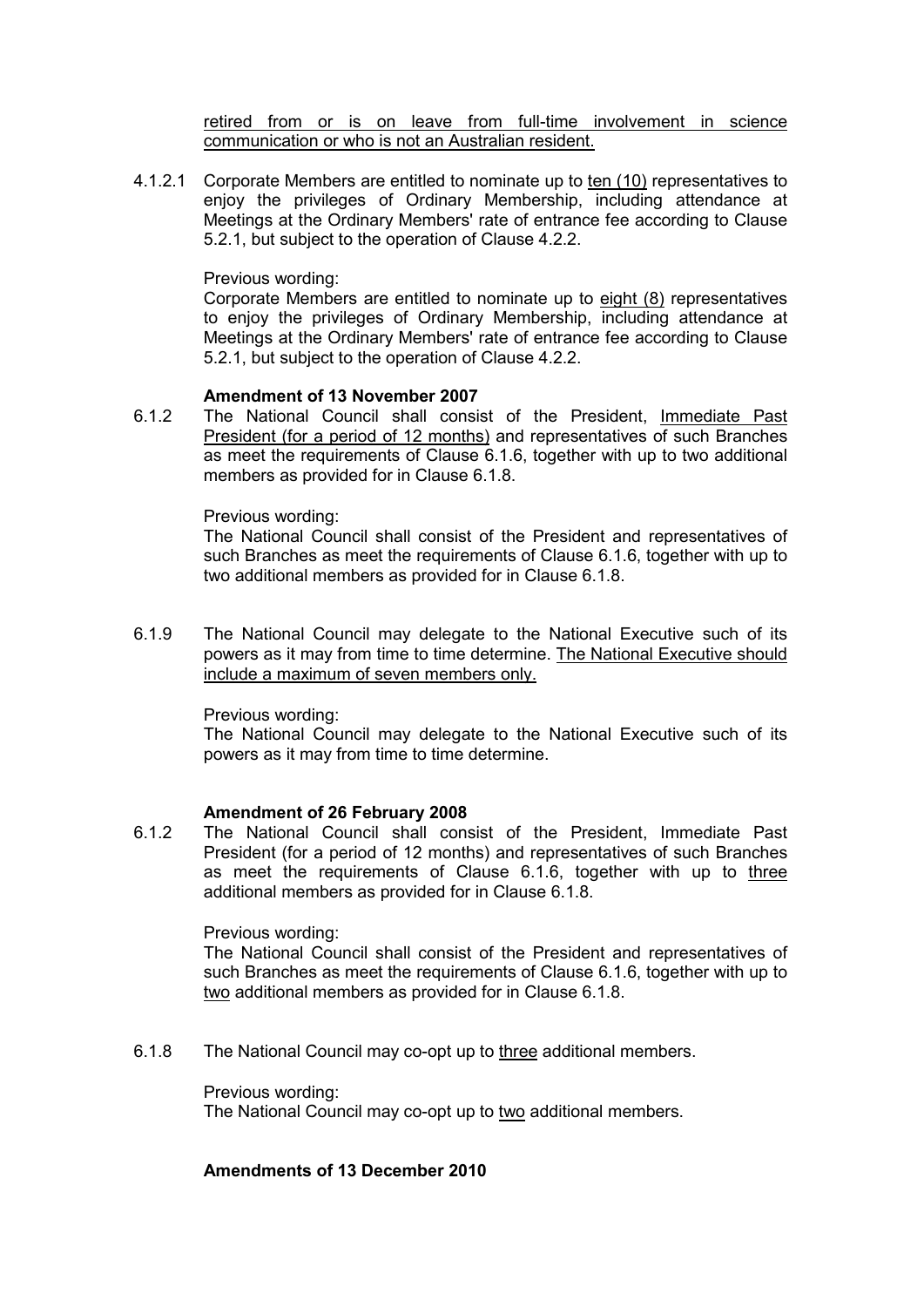4.1.2.2 The membership fee for Corporate Members shall be at the rate as determined by the National Council but not less than 500% of the standard Annual Membership Fee. The rate may be changed once each year to come into effect at the annual membership renewal date or at the beginning of the ASC financial year.

### Previous wording:

The membership fee for Corporate Members shall be at a rate of 800% of the standard Annual Membership Fee.

4.2.2 Representatives of Corporate Members who are not members of the National Council may participate in debates on matters of business at any General Meeting and one representative (or their proxy) nominated by the Corporate Member shall be entitled to vote.

### Previous wording:

Representatives of Corporate Members who are not members of the National Council may participate in debates on matters of business at any General Meeting, but shall not be entitled to vote.

### **(to correct a typographical error)**

4.1.2.1 Corporate Members are entitled to nominate up to ten (10) representatives to enjoy the privileges of Ordinary Membership, including attendance at Meetings at the Ordinary Members' rate of entrance fee according to Clause 5.1.2, but subject to the operation of Clause 4.2.2.

#### Previous wording:

Corporate Members are entitled to nominate up to ten (10) representatives to enjoy the privileges of Ordinary Membership, including attendance at Meetings at the Ordinary Members' rate of entrance fee according to Clause 5.2.1, but subject to the operation of Clause 4.2.2.

#### **(to correct a typographical error) 5.1 GENERAL MEETINGS**

Previous wording: **GENENERAL MEETINGS** 

#### **(to correct a typographical error)**

6.1.7 Should a casual vacancy occur in the representation of any Branch, the Branch shall nominate a replacement, with such nomination being confirmed by the Branch at its next General Meeting.

#### Previous wording:

Should a casual vacancy occur in the representational of any Branch, the Branch shall nominate a replacement, with such nomination being confirmed by the Branch at its next General Meeting.

#### **(to correct a typographical error)**

7.1 Where the National Council is of the opinion that a member has persistently and wilfully acted in a manner prejudicial to the interests of the Association or has persistently refused or neglected to comply with a provision of this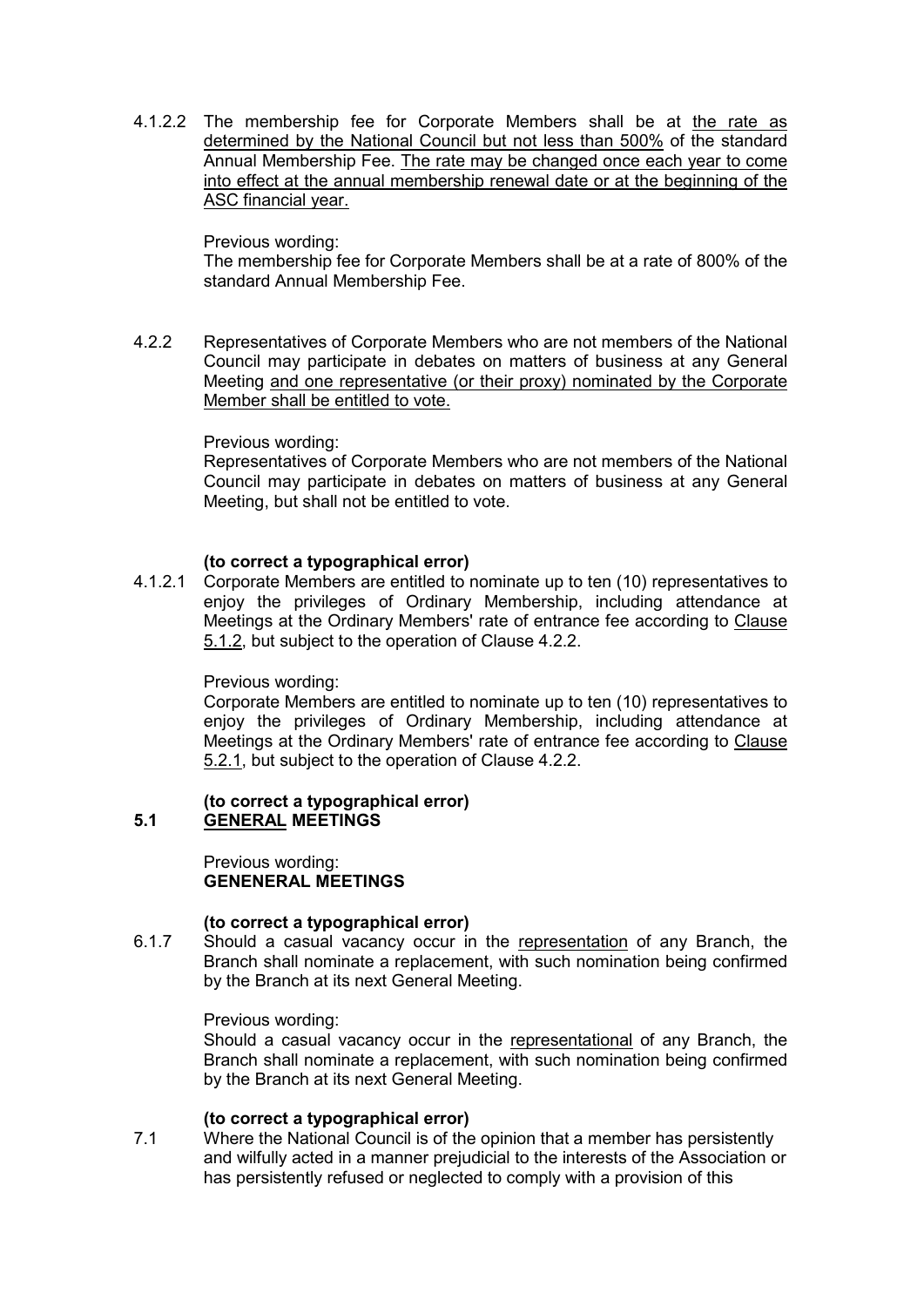Constitution, the Committee may act to discipline the member.

Previous wording:

Where the National Council is of the opinion that a member has persistently and wilfully acted in a manner prejudicial to the interests of the Association or has s persistently refused or neglected to comply with a provision of this Constitution, the Committee may act to discipline the member.

## **Amendment of 30 November 2011**

5.4.2 Branches may have their own rules or constitutions, but wherever any discrepancy exists, the Constitution of the Association shall prevail.

Previous wording:

Branches may have their own constitutions, but wherever any discrepancy exists, the Constitution of the Association shall prevail.

### **Amendment of 27 November 2012**

New additional clauses (2.10, 2.11):

- 2.10 "base membership fee for Corporate Members" means the fee paid by Corporate Members to cover one (1) to ten (10) nominated representatives, (added text as part of amendment 27 November 2012)
- 2.11 "pro rata rate" means the base membership fee divided by ten (10) and applies only to Corporate Memberships. (added text as part of amendment 27 November 2012)
- 4.1.2.1 Corporate Members are entitled to nominate representatives to enjoy the privileges of Ordinary Membership, including attendance at Meetings at the Ordinary Members' rate of entrance fee according to Clause 5.1.2, but subject to the operation of Clause 4.2.2. The National Council may set a maximum to the number of representatives a Corporate Member may nominate.
- 4.1.2.2 The base membership fee for Corporate Members, for one (1) to ten (10) nominated representatives, shall be not less than 500% of the standard Annual Membership Fee. The fee for more than ten (10) nominated representatives shall be the pro rata rate multiplied by the total number of nominated representatives. The base membership fee for Corporate Members is determined by the National Council and may be changed once each year to come into effect at the annual membership renewal date or at the beginning of the ASC financial year.
- 4.1.2.3 A Corporate Member may nominate additional representatives during their membership period. Once they have exceeded the ten (10) representatives allotted under the base membership fee they shall pay the pro rata rate for each additional representative, or they may take out additional Corporate Memberships.

Previous wording:

- 4.1.2.1 Corporate Members are entitled to nominate up to ten (10) representatives to enjoy the privileges of Ordinary Membership, including attendance at Meetings at the Ordinary Members' rate of entrance fee according to Clause 5.1.2, but subject to the operation of Clause 4.2.2.
- 4.1.2.2 The membership fee for Corporate Members shall be at the rate as determined by the National Council but not less than 500% of the standard